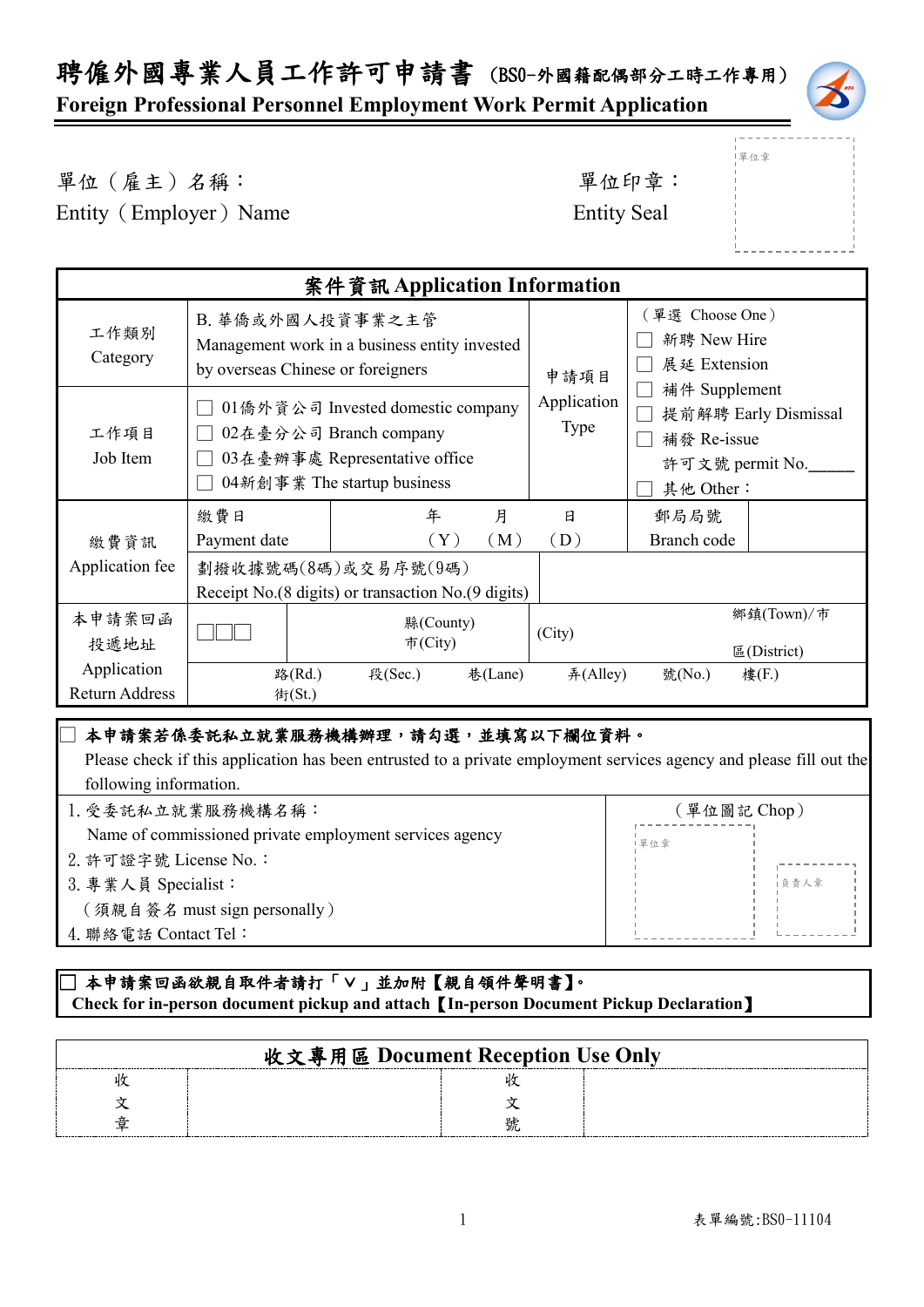# 聘僱外國專業人員工作許可申請書 (BS0-外國籍配偶部分工時工作專用)



**Foreign Professional Personnel Employment Work Permit Application**

| 雇主資訊 Employer Information                                                                                             |                                                                                                               |     |                                    |  |
|-----------------------------------------------------------------------------------------------------------------------|---------------------------------------------------------------------------------------------------------------|-----|------------------------------------|--|
| 單位名稱                                                                                                                  |                                                                                                               |     |                                    |  |
| <b>Entity Name</b>                                                                                                    |                                                                                                               |     |                                    |  |
| 單位統一編號                                                                                                                |                                                                                                               |     | 單位章及負責人章 Seals of Entity and Owner |  |
| Entity Tax ID No.                                                                                                     |                                                                                                               |     |                                    |  |
| 負責人                                                                                                                   |                                                                                                               | 單位章 |                                    |  |
| Owner                                                                                                                 |                                                                                                               |     | ■ 負責人章                             |  |
| 行業類別代碼                                                                                                                |                                                                                                               |     |                                    |  |
| <b>Industry Category Code</b>                                                                                         |                                                                                                               |     |                                    |  |
|                                                                                                                       | 雇主資格 Employer Qualification                                                                                   |     |                                    |  |
|                                                                                                                       | □ 本國公司、外國公司在臺分公司或大陸地區公司在臺分公司。                                                                                 |     |                                    |  |
|                                                                                                                       | Domestic company, foreign branch company established in the Republic of China or Mainland China branch        |     |                                    |  |
|                                                                                                                       | company established in the Republic of China.                                                                 |     |                                    |  |
|                                                                                                                       | 外國公司代表人辦事處或大陸地區公司在臺辦事處。                                                                                       |     |                                    |  |
|                                                                                                                       | Representative office of a foreign company or a Mainland China company, approved by the authority concerned   |     |                                    |  |
| at the central government level.                                                                                      |                                                                                                               |     |                                    |  |
|                                                                                                                       | 「具創新能力之新創事業認定原則」之事業單位。                                                                                        |     |                                    |  |
| The startup businesses recognized as capable of innovation.                                                           |                                                                                                               |     |                                    |  |
|                                                                                                                       | 對國內經濟發展有實質貢獻,或因情況特殊,請勞動部會商中央目的事業主管機關專案認定。                                                                     |     |                                    |  |
|                                                                                                                       | Has made substantial contribution to the domestic economic development, or special circumstance and should be |     |                                    |  |
| treated as a special case (MOL will consult with the authority concerned at the central government level).            |                                                                                                               |     |                                    |  |
|                                                                                                                       | 姓名                                                                                                            | 電話  | 傳真                                 |  |
|                                                                                                                       | Name                                                                                                          | Tel | Fax                                |  |
| 連絡人                                                                                                                   | 姓名                                                                                                            | 電話  | 傳真                                 |  |
| Contact                                                                                                               | Name                                                                                                          | Tel | Fax                                |  |
| Email:                                                                                                                |                                                                                                               |     |                                    |  |
| 本案聘僱之具體理由並說明聘僱外國人之正面效益(展延案免填):                                                                                        |                                                                                                               |     |                                    |  |
| Specific reasons for this hiring case and explanation of the positive benefits of hiring foreigner (not necessary for |                                                                                                               |     |                                    |  |
| hiring extension):                                                                                                    |                                                                                                               |     |                                    |  |
|                                                                                                                       |                                                                                                               |     |                                    |  |
|                                                                                                                       |                                                                                                               |     |                                    |  |
|                                                                                                                       |                                                                                                               |     |                                    |  |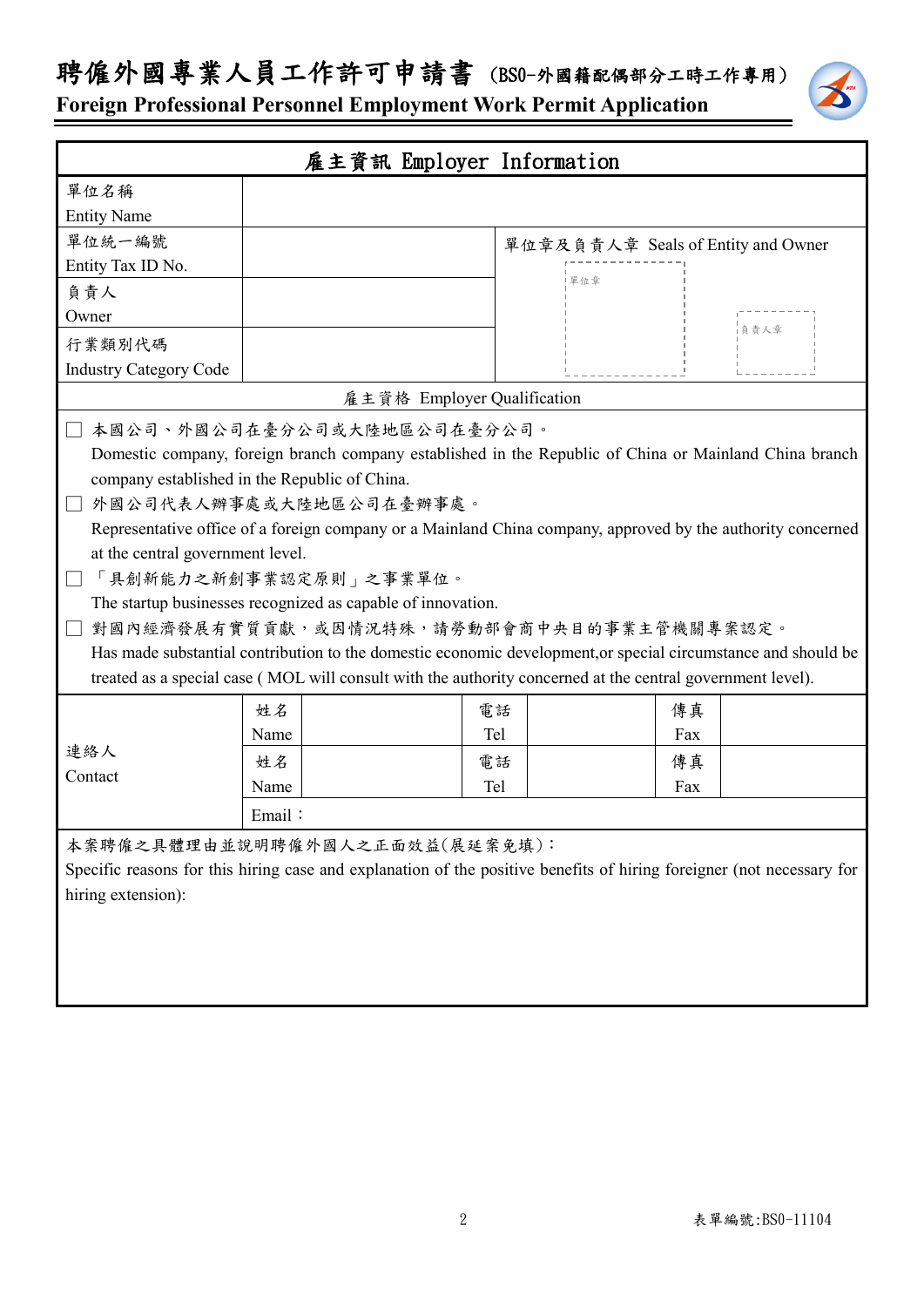

」<br>!單位章

單位(雇主)名稱: 第四章: 李位印章: 第一 Entity (Employer) Name Entity Seal

| 受聘僱外國籍配偶資訊 Employed Foreign Spouse Information |                   |                                       |                                                                          |
|------------------------------------------------|-------------------|---------------------------------------|--------------------------------------------------------------------------|
| 英文姓名                                           | Surname           | 性別<br>Gender                          | 國籍(或地區)<br>Nationality (or region)                                       |
| English Name                                   | Given name        | 出生日期<br>Birthday                      | 西元 (A.D.)<br>年 $(Y)$<br>月 (M)<br>(D)<br>日                                |
| 中文姓名<br>Chinese Name<br>護照號碼<br>Passport No.   |                   | 最高學歷<br>Highest Level of<br>Education | 博士 Ph.D<br>碩士 MA<br>學士BA<br>專科 Vocational<br>高中(含)以下 High School or less |
| 行動電話號碼<br>Mobile number                        |                   | 電子郵件信箱<br>E-mail                      |                                                                          |
| 申請聘僱期間<br><b>Employment Period</b>             | 起 From<br>年 $(Y)$ | 迄To<br>月 (M)<br>$\boxminus$ (D) ~     | $\text{4} (Y)$<br><b>月</b> (M)<br>$\boxplus$ (D)                         |
| 職稱<br>Job Title                                |                   | 職業類別代碼<br>Occupation<br>Category Code | 新臺幣 NT\$<br>時薪<br>Hourly<br>Wage                                         |
| 工作內容<br>Job Description                        |                   | 工作地址<br><b>Working Address</b>        |                                                                          |

| 所隨同居留外國專業人員資訊 Foreign Professional(resided with) Information |                                                                              |                                                                            |  |                                      |             |          |
|--------------------------------------------------------------|------------------------------------------------------------------------------|----------------------------------------------------------------------------|--|--------------------------------------|-------------|----------|
|                                                              | Surname                                                                      | 性別                                                                         |  | 國籍(或地區)                              |             |          |
| 英文姓名                                                         | Given name                                                                   | Gender                                                                     |  | Nationality (or region)              |             |          |
| English Name                                                 |                                                                              | 護照號碼                                                                       |  |                                      |             |          |
|                                                              |                                                                              | Passport No.                                                               |  |                                      |             |          |
|                                                              | 外國專業人員聘僱許可 (勞動部)                                                             |                                                                            |  |                                      |             |          |
|                                                              | Foreign Professional Personnel Employment Work Permit (Ministry of Labor)    |                                                                            |  |                                      |             |          |
|                                                              | 外國人從事藝術工作許可 ( 勞動部)                                                           |                                                                            |  |                                      |             |          |
| 許可類型                                                         |                                                                              | Foreign Professional Engaging the Artistic Work Permit (Ministry of Labor) |  |                                      |             |          |
| Work Permit Type                                             | 外國教師聘僱許可 (教育部)                                                               |                                                                            |  |                                      |             |          |
|                                                              | Foreign Teacher Employment Work Permit (Ministry of Education)               |                                                                            |  |                                      |             |          |
|                                                              | 就業金卡 (內政部移民署)                                                                |                                                                            |  |                                      |             |          |
|                                                              | Employment Gold Card (National Immigration Agency, Ministry of the Interior) |                                                                            |  |                                      |             |          |
| 許可字號                                                         |                                                                              |                                                                            |  |                                      |             |          |
| Permit No.                                                   |                                                                              |                                                                            |  |                                      |             |          |
|                                                              |                                                                              |                                                                            |  |                                      |             |          |
| 許可期間                                                         | 起 From                                                                       | 迄To                                                                        |  |                                      |             |          |
| Permit Period                                                | 年 $(Y)$                                                                      | 月 ( M )                                                                    |  | $\boxplus$ (D) ~ $\cong$ $\cong$ (Y) | <b>月(M)</b> | (D)<br>日 |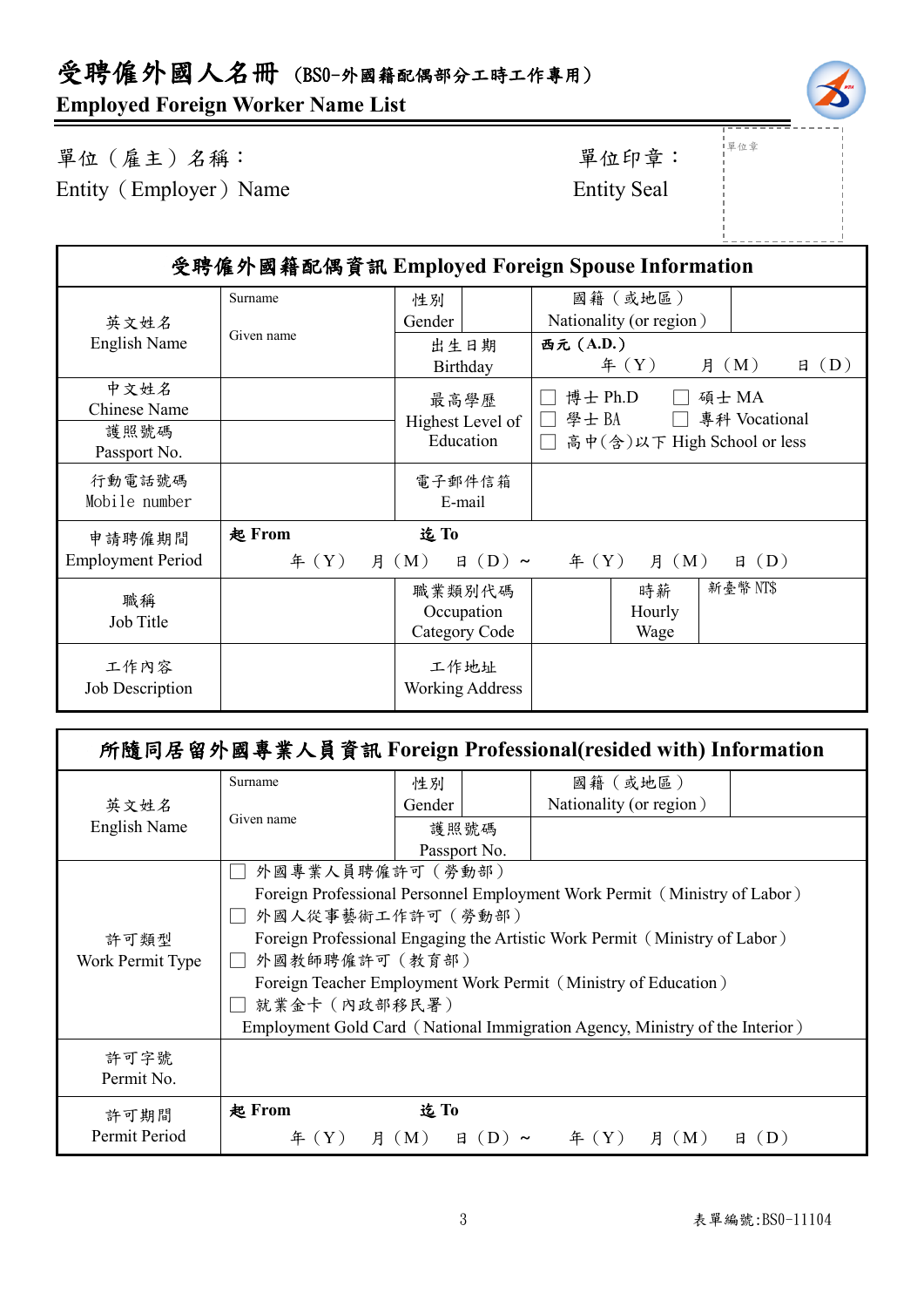## 填表及書面送件須知 (BSO-外國籍配偶部分工時工作專用)

### **Guidance Notes**



| 申請書 Application Form                       |                                                                                                                                                                                                                                                                                                                                                                                                     |  |  |
|--------------------------------------------|-----------------------------------------------------------------------------------------------------------------------------------------------------------------------------------------------------------------------------------------------------------------------------------------------------------------------------------------------------------------------------------------------------|--|--|
| 欄位 Field                                   | 填寫方式及說明 Guidance                                                                                                                                                                                                                                                                                                                                                                                    |  |  |
| 單位(雇主)名稱                                   | 請填寫單位中文全名。                                                                                                                                                                                                                                                                                                                                                                                          |  |  |
| <b>Entity Name</b>                         | Please enter full entity name in Chinese.                                                                                                                                                                                                                                                                                                                                                           |  |  |
| 申請項目                                       | 若係申請資料異動,請勾選「其他」,並填寫異動事由。                                                                                                                                                                                                                                                                                                                                                                           |  |  |
| <b>Application Type</b>                    | If you apply for changing information, please tick "other" and include the reason.                                                                                                                                                                                                                                                                                                                  |  |  |
| 繳費資訊                                       | 郵局收據編號 (8碼)<br>存款金額<br>104/06/11 12:01:22<br>0002660<br>Receipt No.(8 digits)<br><b>003110</b> 1A6<br>359779<br>他人不扣手續讀<br>繳費日期 Payment date<br>郵局局號 Branch code<br>電腦記錄                                                                                                                                                                                                                            |  |  |
| Application fee                            | 郵局局號 Branch code<br>交易序號 transaction No.<br>E-8103097<br>經辦局章戳<br>北門郵局(901支)<br>郵政劃撥儲金存款收據<br>繳費日期 Payment<br>局號<br>$000100 - 6$<br>帳號<br>收<br>19058848<br>款<br>104.07.01<br>勞動部勞動力發展署聘僱許可收費專戶<br>(請以雇主名義自行填寫)                                                                                                                                                                                      |  |  |
| 負責人                                        | 請填寫單位負責人(代表人)之姓名。                                                                                                                                                                                                                                                                                                                                                                                   |  |  |
| Owner                                      | Please enter the name of the owner.                                                                                                                                                                                                                                                                                                                                                                 |  |  |
| 行業類別代碼                                     | 請至「外國人在臺工作服務網」>「申請表件」>「行職業類別代碼」查詢。                                                                                                                                                                                                                                                                                                                                                                  |  |  |
| Industry                                   | Look it up at the website of EZ Work Taiwan > Application Forms > Code of Standard Industrial                                                                                                                                                                                                                                                                                                       |  |  |
| Category Code                              | & Occupational Classification.                                                                                                                                                                                                                                                                                                                                                                      |  |  |
| 受聘僱外國人名冊 Employed Foreign Worker Name List |                                                                                                                                                                                                                                                                                                                                                                                                     |  |  |
| 欄位 Field                                   | 填寫方式及說明 Guidance                                                                                                                                                                                                                                                                                                                                                                                    |  |  |
| 工作內容                                       | 請具體描述外國人所擔任職務之工作內容。                                                                                                                                                                                                                                                                                                                                                                                 |  |  |
| Job Description                            | Please describe specifically the tasks or duties of the position.                                                                                                                                                                                                                                                                                                                                   |  |  |
| 職業類別代碼<br>Occupation<br>Category Code      | 請至「外國人在臺工作服務網」>「申請表件」>「行職業類別代碼」查詢。<br>Look it up at the website of EZ Work Taiwan > Application Forms > Code of Standard<br>Industrial & Occupational Classification.                                                                                                                                                                                                                               |  |  |
| 時薪<br>Hourly Wage                          | 應與聘僱契約書所載一致,並不得低於本部依「外國人從事就業服務法第四十六條第一<br>項第一款至第六款工作資格及審查標準」第8條規定公告之數額。<br>The payment amount should be consistent to the contract, which shall not be less than the amount<br>announced by the Ministry of Labor according to article 8 of Qualifications and Criteria<br>Standards for foreigners undertaking the jobs specified under Article 46.1.1 to 46.1.6 of the<br>Employment Service Act. |  |  |
| 工作地址<br><b>Working Address</b>             | 請填寫外國人在臺主要之工作地點。若工作地址與雇主單位設立地址不同,應檢附該地<br>址係雇主合法使用之相關證明文件(例如辦公室租賃契約、工廠登記等)。<br>Please enter the main working address in Taiwan. If the address is not the registered address of<br>the entity (employer), supporting documents proving legitimate use are required (such as lease<br>contract of the office, factory registration certificate).<br>其他注意事項 Others                                    |  |  |

### 其他注意事項 **Others**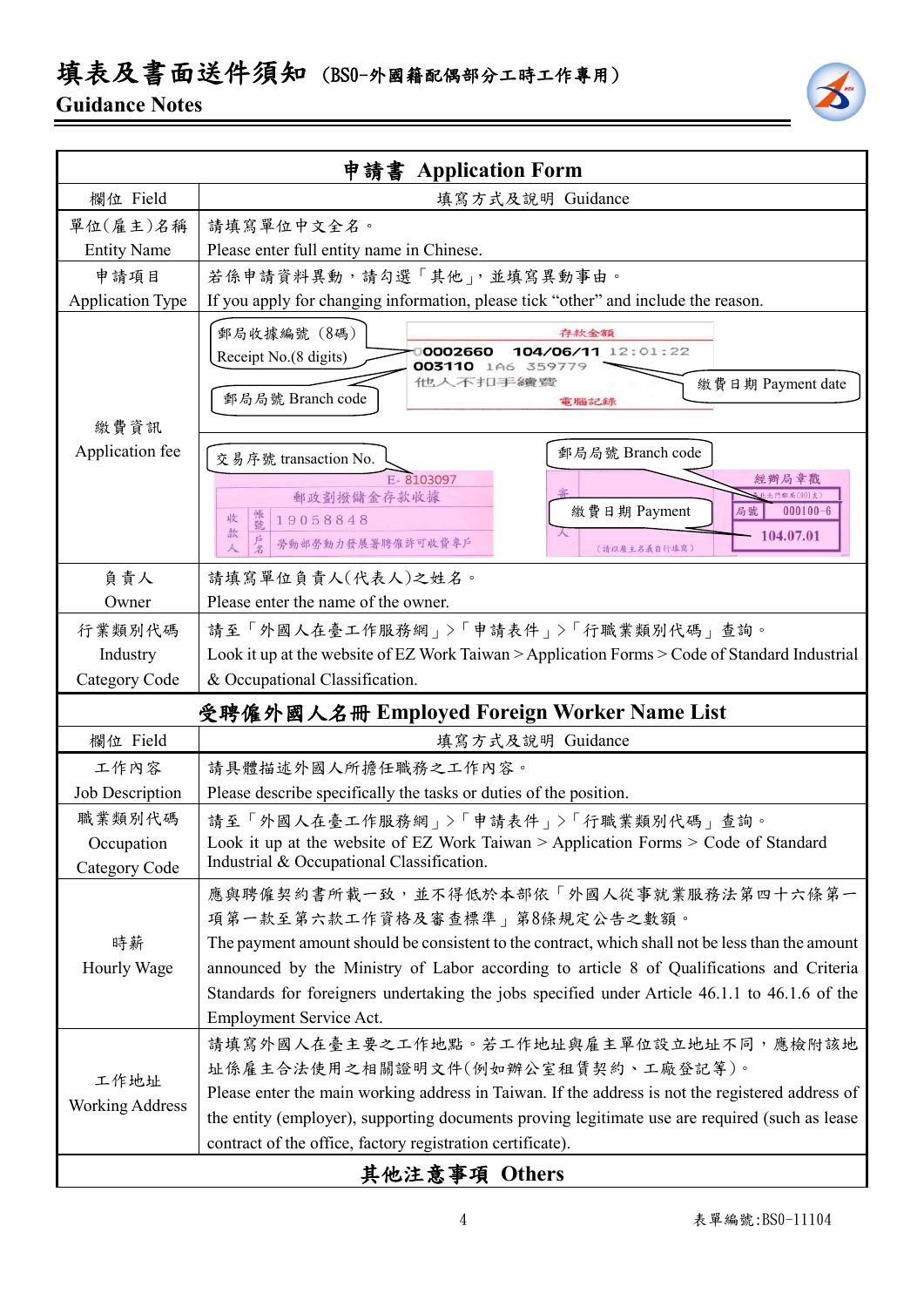|                   | 1. 網路傳輸方式申請:使用「外國專業人員工作許可申辦網」線上申辦方式辦理。                                                               |
|-------------------|------------------------------------------------------------------------------------------------------|
|                   | 2. 書面送件方式申請:                                                                                         |
|                   | (1)由專人送至機關收件櫃台辦理。                                                                                    |
|                   | (2)利用掛號郵寄申請,郵寄地址:100臺北市中正區中華路一段39號10樓,收件人註                                                           |
|                   | 明:勞動力發展署(申請聘僱外國專業人員)收。                                                                               |
|                   | (3)相關申請書表可至「外國人在臺工作服務網」>「申請表件」下載,或至機關收件                                                              |
| 申請方式              | 櫃台索取。                                                                                                |
| Methods of        | 3. 可親自辦理或委託私立就業服務機構辦理。                                                                               |
| application       | 1. Application via internet: Please use the on-line application function in Work Permit              |
|                   | Application Webpage for Foreign Professional, the address: https://ezwp.wda.gov.tw/.                 |
|                   | 2. Application via written correspondences:                                                          |
|                   | i. Personally delivered Application to Reception Counter No. 6 for processing.                       |
|                   | ii Mail application via registered mail.                                                             |
|                   | iii. Related application forms can be downloaded from EZ Work Taiwan > Application Forms             |
|                   | or obtained from the agency Reception Counter.                                                       |
|                   | 3. Application can be completed personally or entrusted to a private employment service agency.      |
|                   | 1. 網路傳輸方式申請:若資料齊全, 且雇主及外國人均符合所訂定的資格及條件, 自本                                                           |
|                   | 部系統收件次日起7個工作日。                                                                                       |
|                   | 2. 書面送件方式申請:若資料齊全,且雇主及外國人均符合所訂定的資格及條件,自本                                                             |
|                   | 部收受案件次日起12個工作日。                                                                                      |
| 申辦作業時間            | 1. Application submitted online                                                                      |
| Application       | 7 working days (counting from the next day when the application has been received),                  |
| processing time   | given that all the documents are complete and both the employer and employee have                    |
|                   | met the criteria.                                                                                    |
|                   | 2. Application submitted in person                                                                   |
|                   | 12 working days (counting from the next day when the application has been received),                 |
|                   | given that all the documents are complete and both the employer and employee have                    |
|                   | met the criteria                                                                                     |
|                   | (新聘及展延每案新臺幣500元;補發每案新臺幣100元)                                                                         |
|                   | 1. 利用郵政劃撥。劃撥戶名:勞動部勞動力發展署聘僱許可收費專戶,劃撥帳號:                                                               |
| 審查費繳交             | 19058848                                                                                             |
| Examination       | 2. 至機關收件櫃台現場繳交。                                                                                      |
| fee payment       | (New hire and Extension NT \$500 per case; Re-issue NT \$100 per case)                               |
|                   | 1. Via postal remittance, Account name: Work Permit Account of Workforce Development Agency, Account |
|                   | No.: 19058848).                                                                                      |
|                   | 2. Payment to the Reception Counter.                                                                 |
|                   | 1. 請至「外國人在臺工作服務網」>「一般外國專業人士在臺工作」查詢。                                                                  |
| 應備文件<br>Documents | 2. 書面送件所附相關資料係為影本者,應加註「與正本相符」之文字,並加蓋申請單位                                                             |
|                   | 及負責人印章。                                                                                              |
|                   | 1. Look it up at the website of EZ Work Taiwan > Foreign Professionals to Work in Taiwan.            |
| required          | 2. If you apply for the use of written submittals, information and certification documents are       |
|                   | copies, they should be marked with the words: "same as originals" and stamped with the seal          |
|                   | of applicant entity and owner.                                                                       |
| 親自取件              | 1. 如要親自取件,須填具「親自領件聲明書」並指派專人至機關收件櫃台送件申請。                                                              |
| In-person         | 2. 於案件核准後,請憑收件(親取)回條並黏貼取件人身分證(護照或居留證)正、反面影                                                           |
| Document          | 本親自領取,倘於指定期限內未親自領取者機關將以掛號寄出。                                                                         |